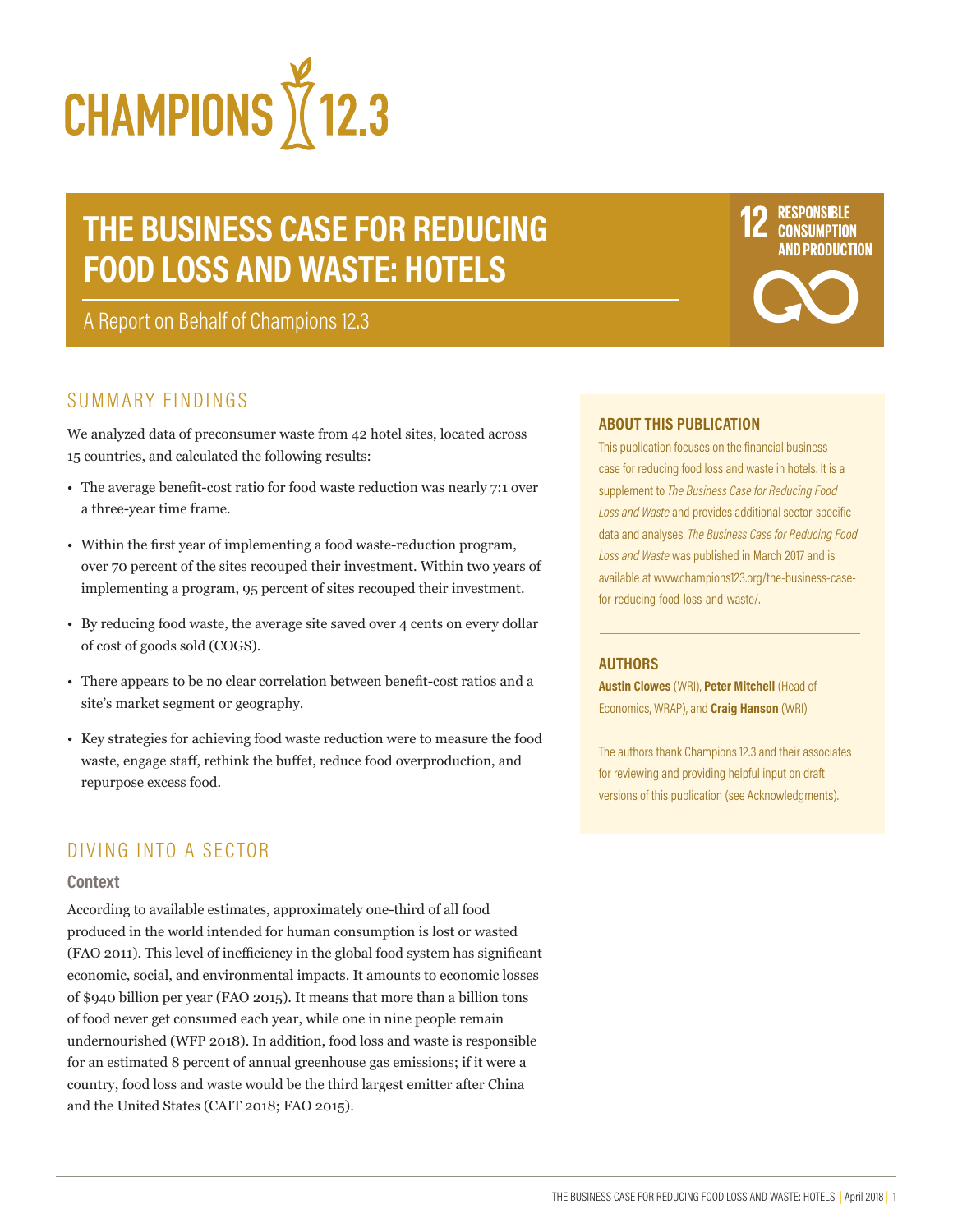Reducing food loss and waste can generate a triple win: for the economy, for food security, and for the environment. But why is food loss and waste reduction not already being implemented at sufficient scale? Interviews with private-sector decision-makers indicate that one reason is many managers may not be aware—or may not believe—that there is a solid business case for reducing food loss and waste. For instance, the associated costs of food loss and waste may be buried in operational budgets, accepted as the cost of doing business, or considered not worth the investment needed to achieve reductions.

According to *The Business Case for Reducing Food Loss and Waste* (Hanson and Mitchell 2017), there is a robust business case for companies to reduce food loss and waste. That publication analyzed historical data from nearly 1,200 business sites across 17 countries and more than 700 companies. These companies represented a range of sectors including food manufacturing, food retail (e.g., grocery stores), hospitality (e.g., hotels), and food service (e.g., canteens, restaurants). The analysis found that the median benefit-cost ratio was 14:1. Thus, for every \$1 (or other relevant currency) invested in food loss and waste reduction, half of the surveyed company sites realized a \$14 or greater return.

There is also a nonfinancial business case for reducing food loss and waste. Interviews with business leaders indicated that there are a number of strategic yet nonfinancial motivators. These relate to waste regulations, environmental sustainability, food security, stakeholder relationships, brand recognition, and a sense of ethical responsibility. Although these benefits may be hard to quantify in monetary terms, interviewees indicated that these nonfinancial reasons are an important part of the business case for action.

Since the launch of *The Business Case for Reducing Food Loss and Waste*, some private-sector managers have asked the authors what the financial business case looks like for specific sectors. "The 2017 publication gave a good overview across industry sectors, but we want to know what our sector looks like alone," is a request periodically heard. This publication starts to address this request, focusing on hotels. Additional publications will focus on other sectors.

#### **Methodology**

In this publication, we isolated data for the hotel sector from the original datasets used for *The Business Case for Reducing Food Loss and Waste*. We then complemented these data with new data from hotel operations that were not available to the authors a year ago. In total, we have data about food

waste-reduction efforts from 42 hotel sites across 15 countries. Based on these data, we calculated the benefit-cost ratios, cost reductions, payback periods, and investments made. We then conducted interviews with managers, including managers of the data providers from these hotel sites, to identify what actions the sites took to reduce their food waste.

This publication is intended to supplement *The Business Case for Reducing Food Loss and Waste*. We encourage audiences to read that publication as well in order to have a holistic picture of business reasons for tackling this important issue.

# BENEFIT-COST RATIOS

Based on the suite of real-world, historical examples for which we could obtain both financial benefit and cost data, we estimate the "benefit-cost ratios" of taking action to reduce food loss and waste for hotels. A benefit-cost ratio is the ratio of financial benefits to financial costs attributable to the food loss and waste actions or program. Box 1 summarizes the methodology and dataset for the benefit-cost ratio analysis in this publication. While our analysis includes all hotel sites for which we could access data, we cannot guarantee that these results are applicable to the entire hospitality sector or to any particular hotel. What we could access is a small dataset relative to all hotels in the world. Therefore, be cautious when applying our results to other instances.

From the pool of data we could access, 95 percent of the sites analyzed had a net positive financial return; that is, a benefit-cost ratio greater than one-to-one (1:1). The average benefit-cost ratio was nearly 7:1. Expressed in terms of return on investment (ROI), this is a nearly 600 percent return on investment.<sup>1</sup> The median benefit-cost ratio—where half of the sites achieved a higher ratio while half achieved a lower ratio was nearly 5:1 (Figure 1). Thus, for every \$1 (or other relevant currency) invested in food waste reduction, half of the sites realized a nearly \$5 return or greater.

Across the company sites analyzed, the ratios vary widely, from 0.4:1 to nearly 29:1. As shown in Table 1, there appears to be no clear correlation between benefit-cost ratios and a site's market segment. We also found no clear correlation between benefit-cost ratios and geography.

While the median benefit-cost ratio experienced by the hotel industry in our study is lower than that found in the broader sector analysis summarized in *The Business Case for Reducing Food Loss and Waste* (Hanson and Mitchell 2017), the median benefit-cost ratio of hotels still is a high return on investment and thus can be a financial opportunity for the hotel industry.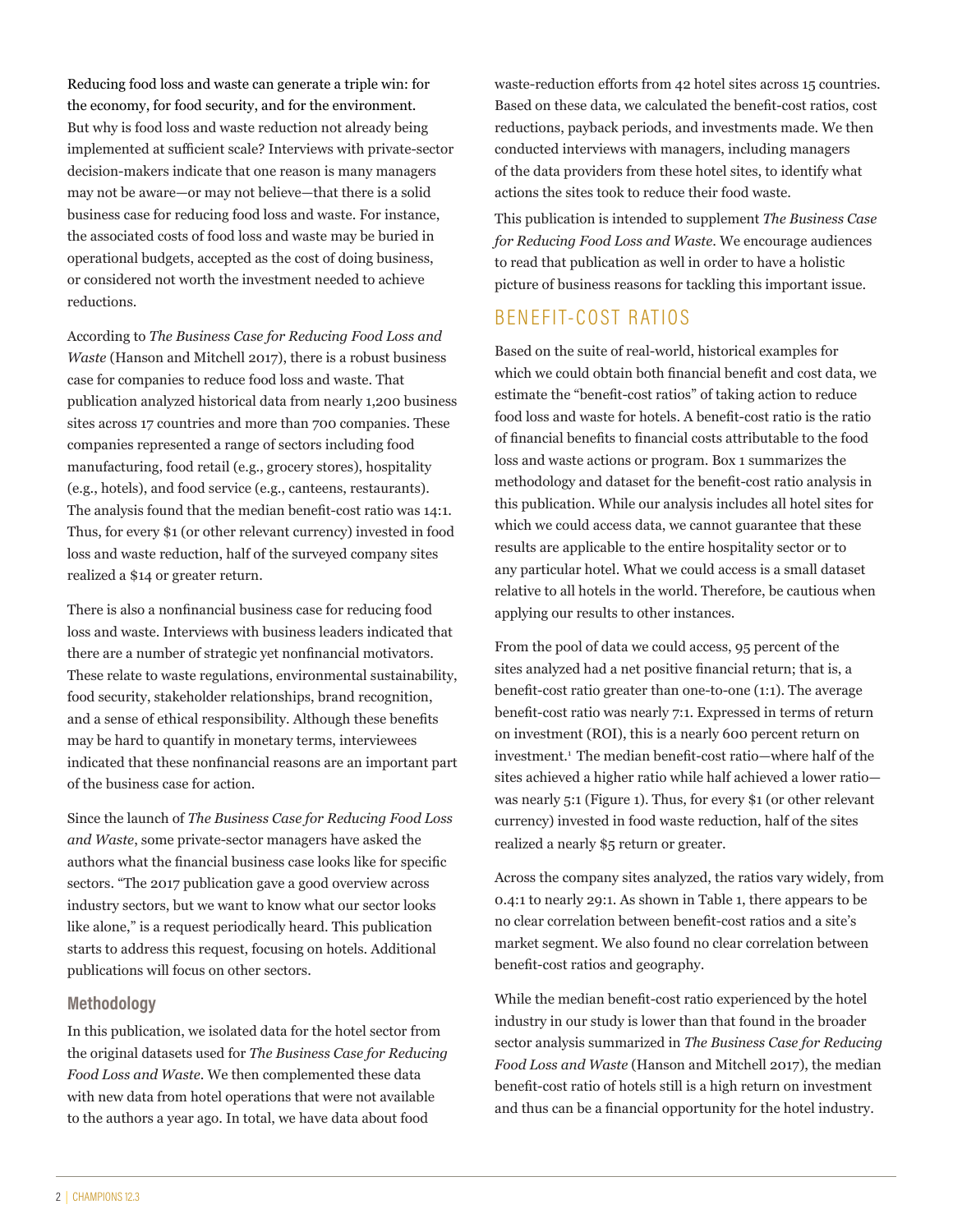#### BOX 1. **Methodology for Quantifying Benefit-Cost Ratios**

The analyses of benefit-cost ratios have the following parameters:

• **Benefits and costs.** Our analyses factor in both the benefits and the costs of reducing food loss and waste. Costs include how much an entity pays to quantify where and how much food is being lost and wasted, identify which actions it will take, and implement those actions. This includes expenditures on consultants, equipment, staff training, and more. The benefits are the financial gains (i.e., lower costs, additional revenue) from reducing food loss and waste. This includes optimizing food or raw material purchases (since more of what is purchased is consumed or used in a sellable product), lowering waste collection and management costs, adding revenue by selling food that otherwise would have been unsold, and more.

 To illustrate how we calculate a benefit-cost ratio, assume the following scenario: A hotel has baseline annual food sales of \$3 million and food costs of \$900,000. After one year of implementing a food wastereduction program, annual food sales are still \$3 million, but food costs are reduced by \$27,000. When calculating the benefit-cost benefit) would be \$27,000. Suppose the hotel spent \$5,400 on the food waste-reduction program. This amount is the denominator (i.e., cost). The resulting benefit-cost ratio for this hotel would be 5:1.

- **Individual entities.** The benefit-cost ratios we developed are for individual business sites. We were able to access historical financial cost and benefit data for food waste-reduction efforts of 42 hotel sites located across 15 countries: Australia, China, Germany, Hungary, Myanmar, Norway, Philippines, Poland, Singapore, Sweden, Thailand, United Arab Emirates, United Kingdom, United States, and Vietnam. These data come from the dining areas of these hotels and feature sites in the economy, mid-range, gaming, full-service, and luxury segments of the industry. Benefit and cost data in local currencies have been converted to current year U.S. dollars. Except where noted, the sources of the data points are treated anonymously to preserve commercial confidentiality.
- **Historical data.** Our analyses are based on actual field data, not pro forma calculations.
- **Time period.** For each site for which a benefit-cost ratio is calculated, we standardized the data provided to us by calculating the financial costs and the financial benefits cumulated over a three-year period. The three-year period for each site begins at implementation of a food waste-reduction program. Using a three-year time period enables us to capture the fact that for many sites, the majority of the costs occur in the first year and decline thereafter, while the financial savings start in the first year and continue each year thereafter. Usually there is a fixed investment cost occurring in the first year, followed by a smaller amount of annual recurring costs to maintain the program and monitor program implementation. Nonetheless, a three-year

time horizon is conservative to the degree that cost savings continue after year three with continued investment. For sites with less than three years of data, we assumed that the pattern of actual results from the most recent weeks for which data are available would continue. This assumption is based on historical data of benefit and cost cash flow patterns from sites with three or more years of data collection.

- **Discount rate.** The benefit-cost ratio is the ratio of the three-year cumulated discounted flow of financial benefits to the three-year cumulated discounted flow of financial costs. We apply a conservative 10 percent per annum discount rate.<sup>a</sup>
- **Food waste measured.** In this analysis, we assessed food waste generated in a site's kitchen. This includes food and the associated inedible parts remaining from preparation, storage, and any leftovers thrown away by kitchen staff (including food left over from buffets). The analysis includes neither food rescued (given to charity) nor plate waste from customers (any food that a customer does not finish from his or her plate). In other words, if food was diverted to another organization to feed people in need or was on a customer's plate, it is outside the scope of this analysis. Leftover food from buffet trays is within the scope of this analysis. A study of more than 450 hospitality kitchens across 25 countries found that more than 70 percent of food waste occurs before it gets to the consumer's plate, indicating that this scope captures the majority of a site's waste (Winnow Solutions 2018).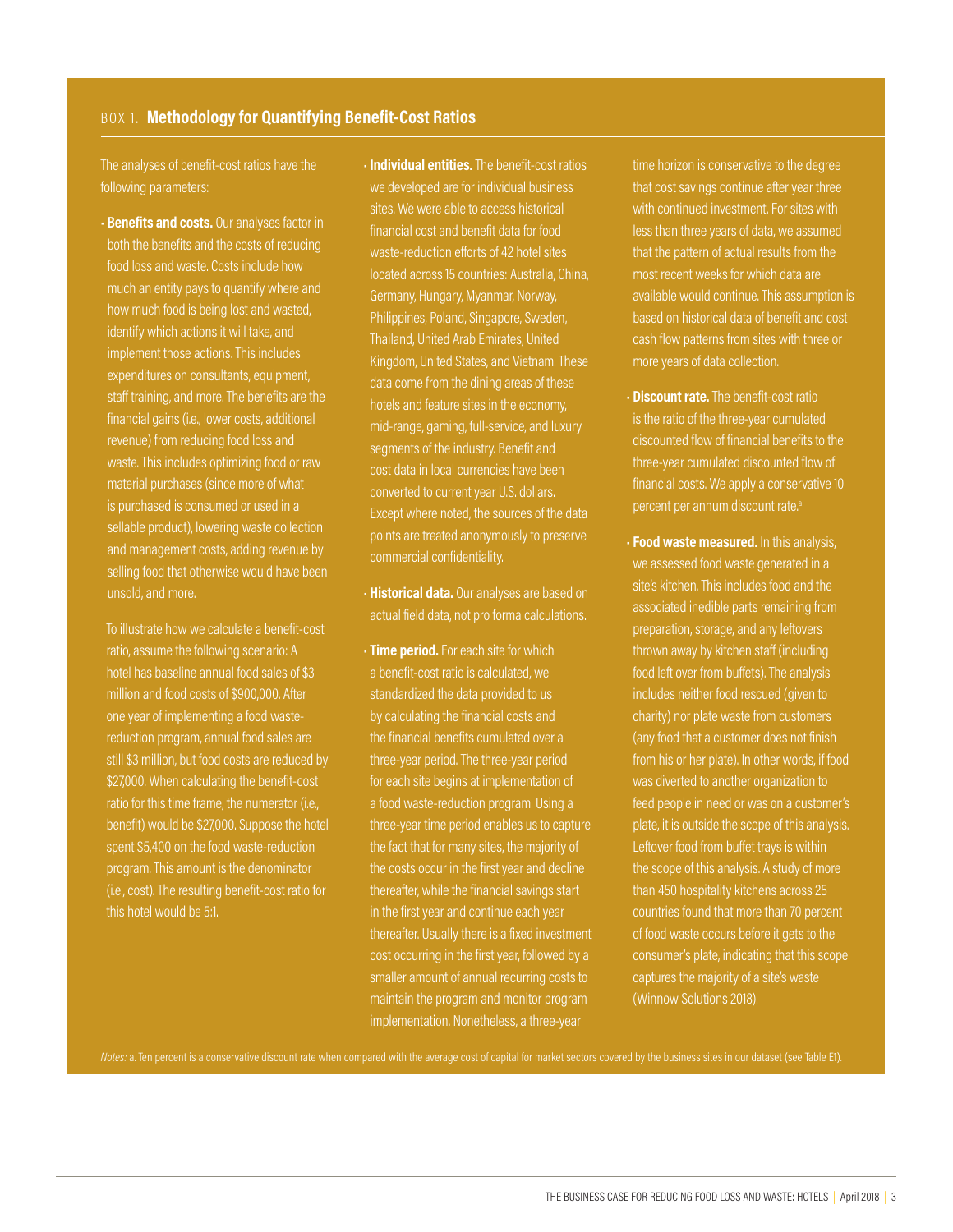

*Source:* WRI and WRAP Analysis.

Drawing on interviews with nongovernmental organizations, food waste measurement experts, and managers involved with some of these surveyed sites, it appears that those locations with higher ratios tended to have one or more of the following features:

- They relied on common hotspots that consistently produce high levels of waste (e.g., buffet-style service), and prioritized efforts on these hotspots.
- They only needed low capital investments since they already had equipment in place to monitor or reduce food loss and waste (e.g., scales, containers, refrigeration units).
- They had high levels of staff engagement with the food waste-reduction program, especially among kitchen staff.

One trait interviewees observed that was associated with some sites with lower ratios was a lack of staff encouragement from management. In one site, food waste-reduction efforts yielded no results until management created an action plan, at which point kitchen staff became active and waste was dramatically reduced. This experience points to the fact that, although kitchen and service staff are a great source of innovation to reduce food waste, they need to be properly equipped and supported by management to be as effective as possible. Moreover, interviewees indicated that management not only must demonstrate buy-in and commitment but also be very open to learning from front-line kitchen staffers. It is important that there is no fear relating to tracking waste and that staff believe that their ideas and suggestions are heard.

Interviews with industry experts revealed that food waste is not typically measured as part of a hotel's standard operating procedures. Even in cases where food waste information is gathered (e.g., from composting, onsite equipment, or haulers), that information is not always communicated back to food service teams. To be successful, a program needs to address this. Information feedback loops should be created so that hotels can inform kitchen staff and accurately track food waste-reduction efforts. But measurement alone does not reduce waste. Sites should also establish clear targets, test actions, and subsequently assess results against the targets.

## COST REDUCTION

Overall, food waste-reduction efforts in the surveyed sites were successful in lowering the amount of food waste. On average, hotels achieved a 21 percent reduction of food waste by weight over a 12-month time frame. That said, many site managers prioritized reduction efforts based on the likely economic gain from the reduction. Put simply, the economic loss is greater when throwing away products that cost more per kilogram (e.g., ground beef versus potatoes), and many managers prioritized reduction efforts accordingly.

According to interviewees, one way that site managers evaluate the financial effectiveness of their food waste-reduction efforts is to calculate how much food waste changed as a share of cost of goods sold (COGS), also referred to as "food spend." To illustrate, suppose a hotel spends \$100 procuring the food (e.g., whole food,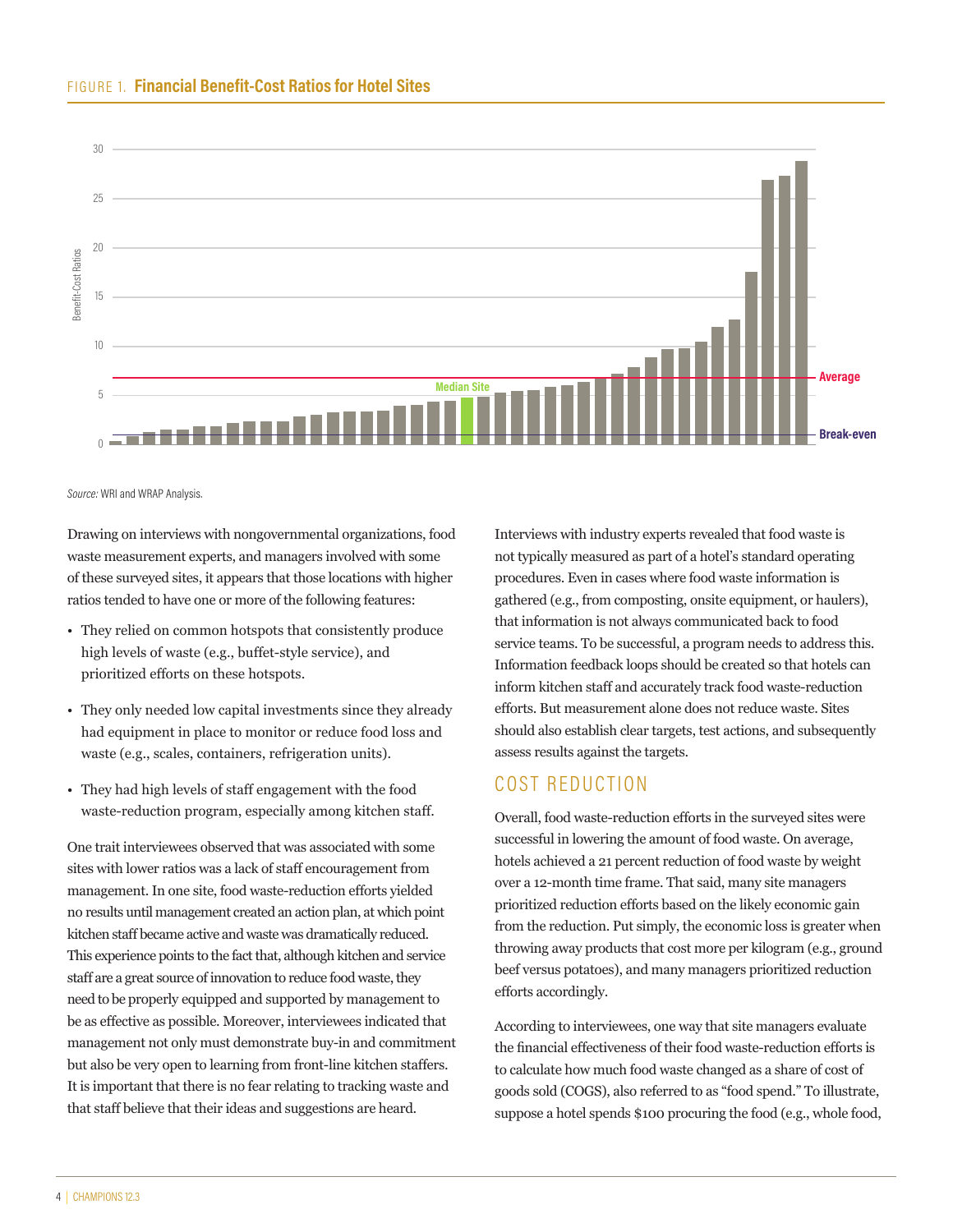#### TABLE 1. **Distribution of Benefit-Cost Ratios by Market Segment**

| <b>Market Segment</b> | <b>BENEFIT-COST RATIOS</b> |      |               |         |             |  |
|-----------------------|----------------------------|------|---------------|---------|-------------|--|
|                       | <b>Number of Sites</b>     | Low  | <b>Median</b> | Average | <b>High</b> |  |
| Luxury                | 21                         | 1.3  | 4.5           | 6.1     | 17.6        |  |
| Mid-range             | 14                         | 0.9  | 4.2           | 6.1     | 26.9        |  |
| Economy               | $\overline{2}$             | 0.4  | 2.9           | 2.9     | 5.3         |  |
| Full-service          | $\overline{4}$             | 2.4  | 4.9           | 9.9     | 27.3        |  |
| Gaming                |                            | 28.8 | 28.8          | 28.8    | 28.8        |  |
| <b>All Sites</b>      | 42                         | 0.4  | 4.7           | 6.8     | 28.8        |  |

*Source:* WRI and WRAP Analysis.

ingredients) it sells to customers, and the cost of what was thrown away in the kitchen is \$5. Food waste therefore represents 5 percent of COGS. If the hotel implements a food waste-reduction program that lowers the cost to \$3, then the hotel achieves a 40 percent reduction in food waste in terms of monetary value, assuming its food spend is still \$100. This equates to a 2 percentage point drop in food waste as a share of COGS (i.e., from 5 to 3 percent of COGS).

Figure 2 and Figure 3 summarize the results from the surveyed sites over the three-year implementation period. The average site saw a 64 percent reduction in the cost of food waste (Figure 2). The average across all sites was a nearly 4 percentage point drop in food waste as a share of COGS (Figure 3). The median site saw more than a 2 percentage point drop. In other words, half of the sites saved more than 2 cents on every dollar of COGS.



#### FIGURE 2. **Percentage Reduction in Food Waste (Monetary Value) over the Three-Year Implementation Period**

*Source:* WRI and WRAP Analysis.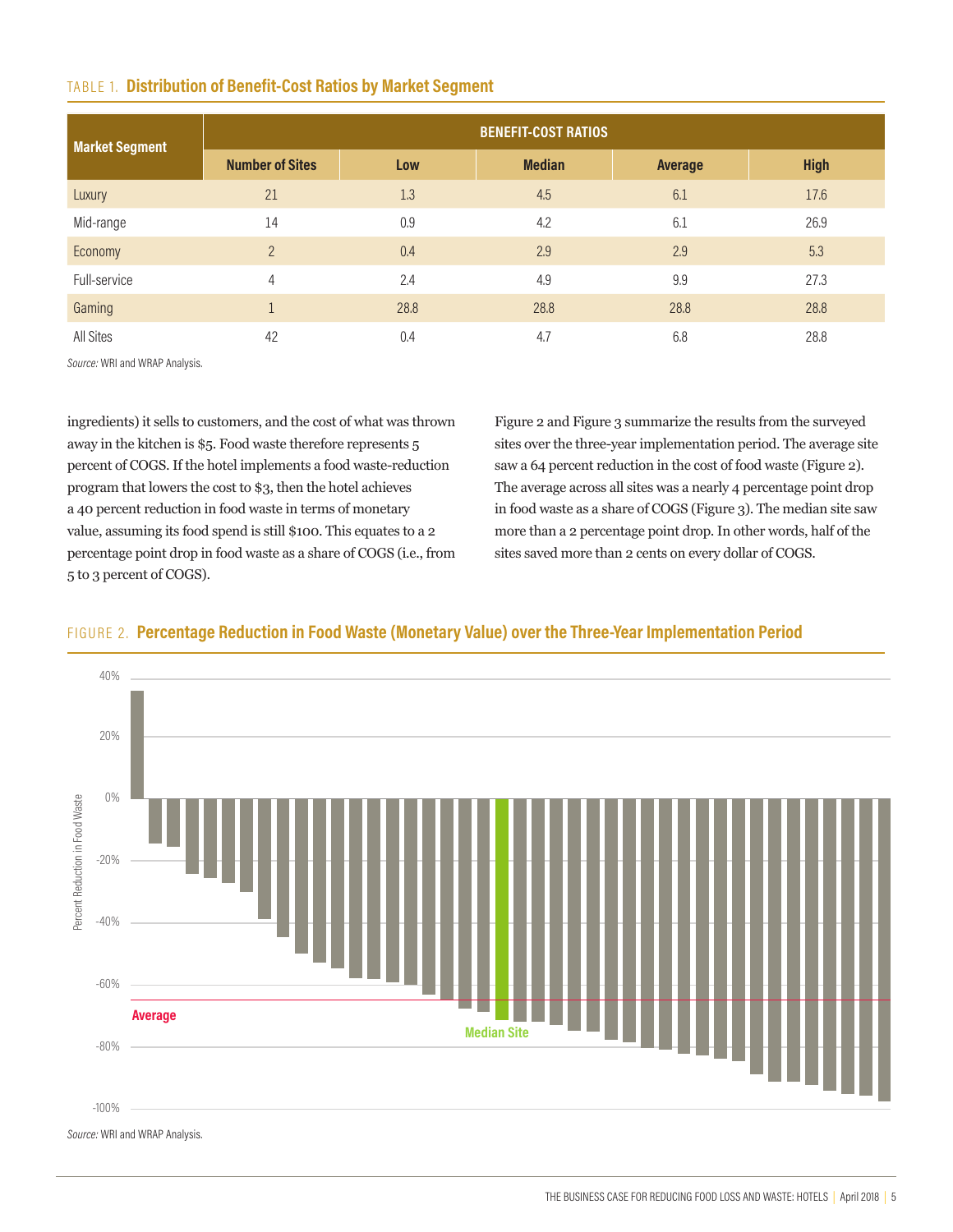### FIGURE 3. **Percentage Point Drop in Food Waste as a Share of Cost of Goods Sold (COGS) over the Three-Year Implementation Period**



*Source:* WRI and WRAP Analysis.

# PAYBACK PERIODS

When implementing food waste-reduction programs, most surveyed sites experienced the bulk of financial costs up front, followed by a steady stream of financial benefits over time. Costs included conducting food waste inventories, training staff on new food handling and storage procedures, and redesigning menus. Benefits included reduced food costs (e.g., buying less food due to reduced waste levels), increased

revenue from new menu items (e.g., turning leftovers or product previously considered scraps into new salable dishes), and lower waste management costs (e.g., sending less food to a landfill via a waste management company).

With this timing of financial flows in mind, we calculated the payback period for each site, assuming a linear flow of financial benefits over three years (Figure 4). The payback period indicates how long a food waste-reduction program must operate before



#### FIGURE 4. **Distribution of Payback Periods per Market Segment**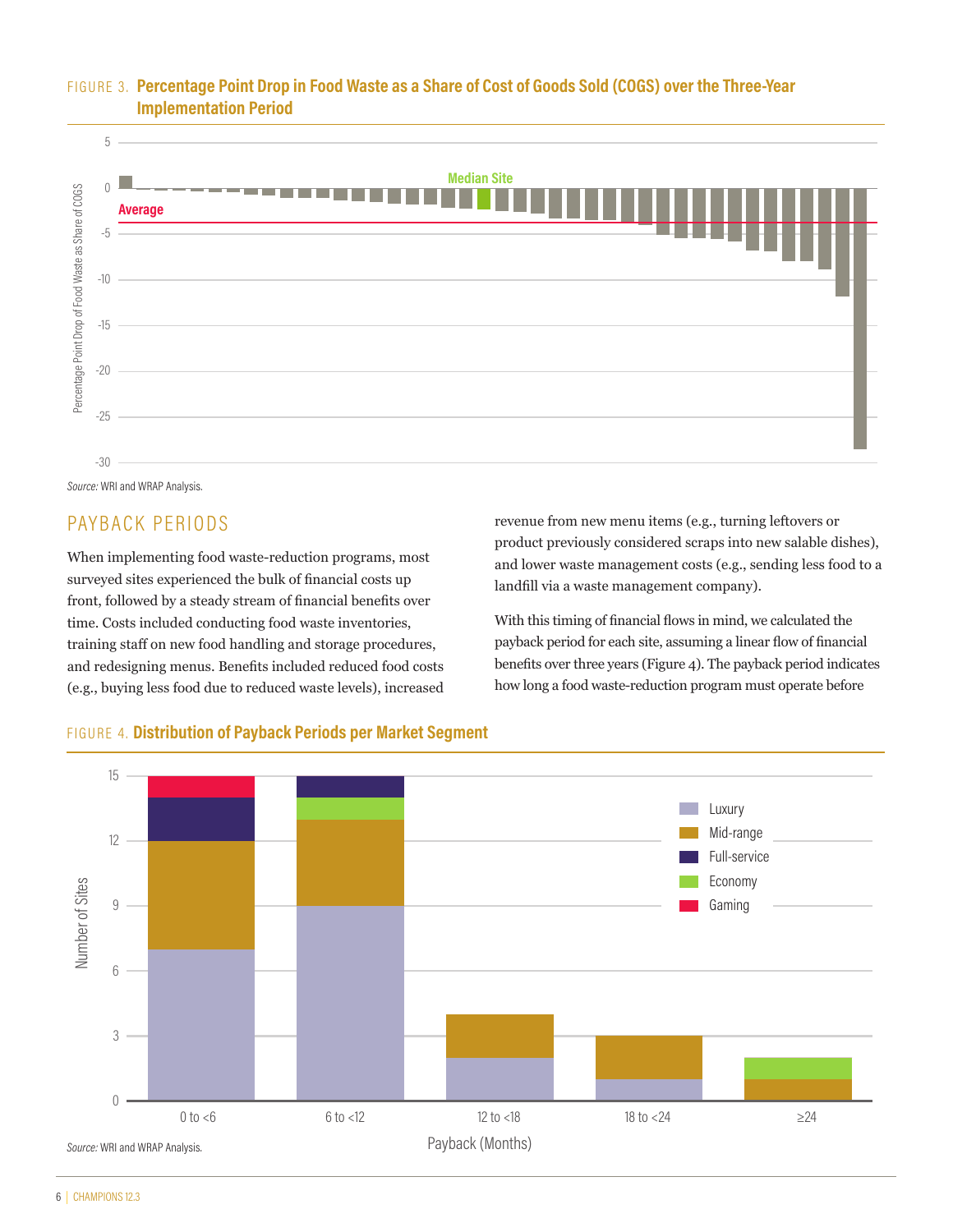#### FIGURE 5. **Investment in Food Waste Reduction per Site**



surpassing a 1:1 benefit-cost ratio. Within the first year of implementing a food waste-reduction program, over 70 percent of the sites recouped their investment. Within two years, 95 percent of the sites surpassed a 1:1 benefit-cost ratio.

# INVESTMENTS MADE

The food waste-reduction programs implemented by the surveyed sites were relatively inexpensive in terms of absolute dollars spent. Nearly 90 percent of sites were able to keep their total cumulative investment in food waste reduction below \$20,000 over the three-year period (Figure 5). These costs consisted of purchasing smart scales or similar measurement technology and

#### TABLE 2. **Annual Food Sales per Site**

training staff in measurement and techniques to reduce waste. Smart scales are tools installed in the kitchen that record the amount, composition, and value of food waste with an easy-touse, customizable user interface. Examples of smart scales are tools sold by the firms LeanPath and Winnow.

The food waste-reduction programs were inexpensive relative to annual food sales, as well. Across all sites, the average cost to invest in food waste reduction was only 0.9 percent of annual food sales. For context, sites ranged from \$426,000 to \$27,600,000 in annual food sales. The average site had \$4,500,000 in annual food sales (Table 2).

| <b>Market Segment</b> | <b>ANNUAL FOOD SALES</b> |              |               |              |              |  |
|-----------------------|--------------------------|--------------|---------------|--------------|--------------|--|
|                       | <b>Number of Sites</b>   | Low          | <b>Median</b> | Average      | <b>High</b>  |  |
| Luxury                | 21                       | \$996,000    | \$2,721,000   | \$4,194,000  | \$27,650,000 |  |
| Mid-range             | 14                       | \$663,000    | \$1,862,000   | \$2,291,000  | \$4,745,000  |  |
| Economy               | $\overline{2}$           | \$426,000    | \$473,000     | \$473,000    | \$519,000    |  |
| Full-service          | 4                        | \$4,478,000  | \$13,166,000  | \$13,547,000 | \$23,377,000 |  |
| Gaming                |                          | \$12,777,000 | \$12,777,000  | \$12,777,000 | \$12,777,000 |  |
| All Sites             | 42                       | \$426,000    | \$2,636,000   | \$4,478,000  | \$27,650,000 |  |

*Source:* WRI and WRAP Analysis.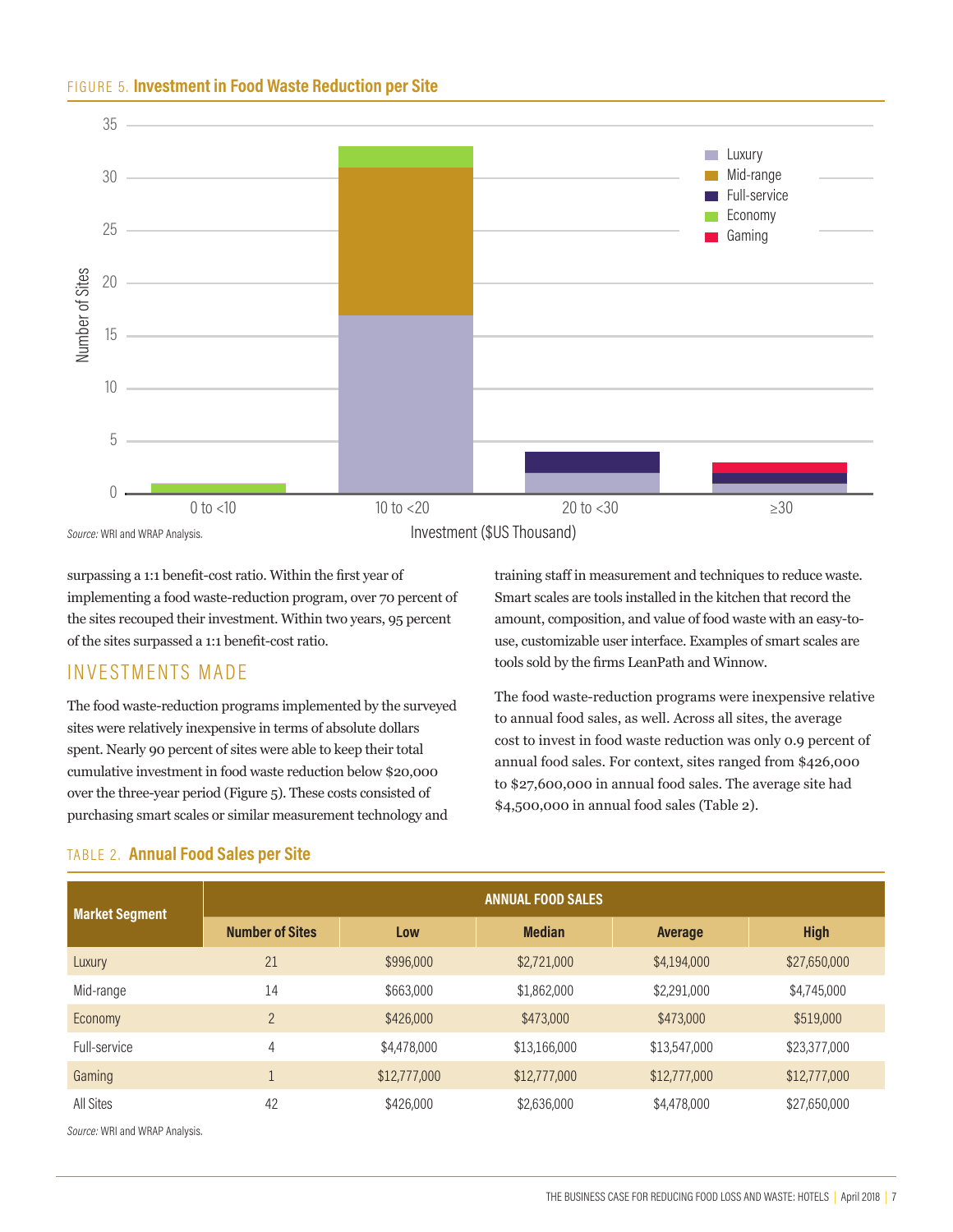# STRATEGIES EMPLOYED

Although specifics varied between sites, interviewees pointed consistently to five types of actions they pursued to achieve successful food waste reduction:

- **• Measure.** Quantifying food waste generates a food waste inventory that enabled sites to identify *how much* and *where* food was being wasted. Such an inventory then helped managers prioritize hot spots to tackle and to monitor progress over time. All of the surveyed sites used smart scales to measure their waste. Box 2 and Box 3 provide case examples of hot spot prioritization based on measurement using smart scales.
- **• Engage staff.** Research conducted by World Wildlife Fund and the American Hotel and Lodging Association indicates that more than 90 percent of staff want to take action to reduce food waste (WWF 2017). Even after implementing a pilot project, 96 percent of staff wanted to do more to reduce waste. Effective food waste-reduction efforts should harvest this interest. According to interviewees, staff engagement was, in fact, a key variable that determined the success of a food waste-reduction program among the surveyed sites. Kitchen and service staff often want to help prevent food waste at work but need more definition and guidance from leadership. This guidance, for example, could come in the form of daily staff meetings, casual conversations, formal training, or even establishing peer learning opportunities. Management should also work to remove any staff perception of blame for causing waste. If staff are blamed for food waste, rather than rewarded for measuring, staff engagement will quickly decline. Factors that make the efficacy or efficiency of staff engagement more difficult are menus that change frequently and high rates of staff turnover. Such factors can lead to cyclical patterns of waste wherein the reduction program works as intended for a period of time, but thereafter waste levels drift upward. To combat this, interviewees recommend that managers embed the importance of waste reduction and tactics to achieve it into their standard training and operating procedures.
- **• Rethink the buffet.** For hotels, buffets tended to be a large source of food waste, especially of high-value foods like meats. Successful strategies for reducing buffet waste included reorganizing the placement of certain food items (e.g., providing individual servings rather than pans of food), displaying messaging about food waste near the buffet (e.g., a placard explaining the site's own food philosophy and internal commitment to reduce food waste), and offering

high-value items à la carte (WWF 2017). Many hotels were able to significantly reduce their food waste by implementing very simple changes, such as providing smaller plates for customers or selling leftovers from the buffet later in the day. See Box 3 for specific examples of reducing buffet waste from one site.

- **• Reduce overproduction.** Many sites had at least one menu item that was consistently under-consumed. By simply producing smaller quantities of such items, sites were able to prevent waste without negatively affecting customer experience. One site, for example, consistently produced too much potato salad. After noticing this pattern in the food waste inventory, managers made less potato salad and reduced waste without any change in consumer behavior. Many sites also became more diligent about a meal's potential head count, which allowed kitchen staff and management to better forecast needs and reduce unnecessary overproduction. While head count accuracy may already be a goal for many sites, placing food waste reduction higher on the agenda of staff resulted in added emphasis on more accurate head counts.
- **• Repurpose excess food.** Because forecasting customer demand is not a perfect science, hotel kitchens will find themselves with leftovers and potential waste. In these cases, having a Plan B for how to safely repurpose leftovers can allow the kitchen to generate revenue from this potential waste. For example, unsold or leftover meat from breakfast may be a potential ingredient for a lunch or dinner dish. Sites that incorporated food scraps (e.g., peels, seeds, skins, bones) into dishes were able to produce value from items that typically go straight to the waste bin. For example, making soup stock from such scraps can cut down on costs if soup stocks were previously purchased, and can create added value through new soups and other dishes. While this analysis does not include any potential financial benefit from food donation, the authors urge hotels to donate any edible, unsalable food to charity, rather than throwing it away.

For more practical guidance, refer to *Fighting Food Waste in Hotels*, produced by World Wildlife Fund in collaboration with the American Hotels and Lodging Association (AHLA). It is available at https://furtherwithfood.org/wp-content/ uploads/2017/11/HotelKitchen\_Final\_Final\_11102017.pdf.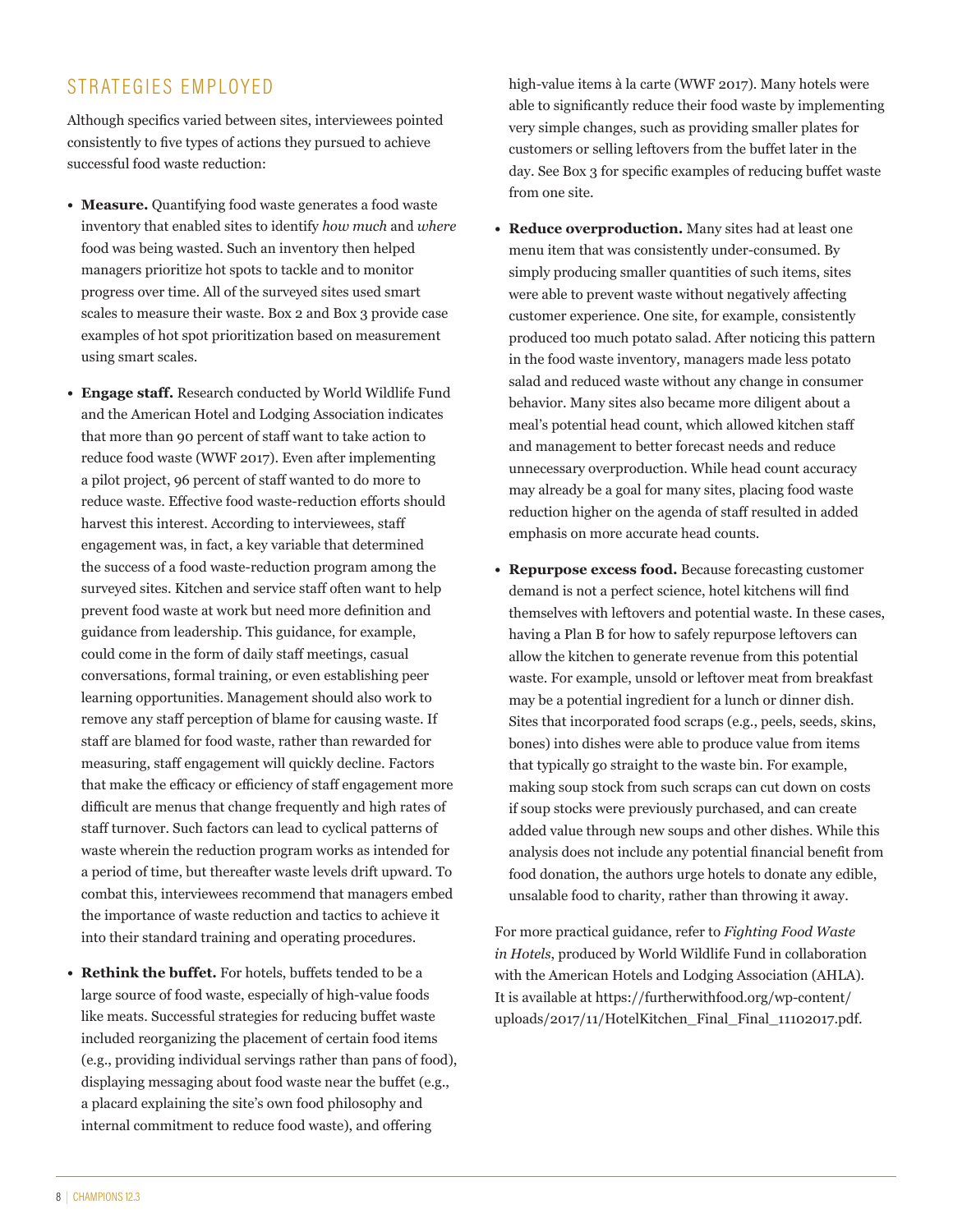Sofitel Bangkok Sukhumvit is a medium-sized, 5-star hotel in Bangkok's shopping district. The hotel was able to achieve a 50 percent reduction in food waste by value in just 15 weeks, saving an estimated \$60,000 per year.

Achieving these results included the following key actions:

- 1. **Measure.** Management of food waste started with measurement. The hotel chose to use a smart scale that allowed staff to track and categorize kitchen waste. Managers identified as food waste hot spots the buffet and highly perishable foods such as bread and seasonal fruits.
- 2. **Reduce overproduction.** To address the buffet hot spot, management did not need to forgo signature buffet options. Rather, it focused on better controlling the amount of each
- 3. **Engage suppliers.** To address highly perishable foods, management engaged suppliers—even renegotiating supplier contracts in some instances—to achieve more flexible ordering.
- 4. **Engage staff.** The hotel established a daily chef's meeting to discuss waste. Such regular check-ins encouraged staff to focus on high-value items prepared in batches and to identify creative opportunities to reduce the volume of waste.

#### BOX 2. Sofitel Bangkok Sukhumvit **BOX 3. MGM Gold Strike Resort and Casino**

The MGM Gold Strike Resort and Casino in Robinsonville, Mississippi (USA), serves more than 650,000 guests each year through a variety of dining options. Managers prioritized its food waste-reduction efforts on its all-you-can-eat buffet and in 12 months achieved a greater than 80 percent reduction in the amount of food waste and more than a 5 percent decrease in food costs.

Achieving these results included the following key actions:

- 1. **Measure.** Although the site was using typical tools like prep sheets and production guides, managers only understood that they had a food waste problem after specifically quantifying and tracking it. To do this, the site chose to use a smart scale that allowed managers to track and categorize kitchen waste.
- 2. **Rethink the buffet and reduce overproduction.** The site quickly focused on the end of the breakfast buffet, when pans of breakfast foods (e.g., bacon, eggs, ham, croissants) were thrown away due to overproduction. Staff noticed the same trend at the end of the night for the dinner buffet, when all leftovers from the day were discarded. To solve this problem, certain items were shifted to à la carte cooking near the end of each meal period. This not only made a fresher product for customers, it significantly reduced waste at the end of the meal period. Staff also found reuse opportunities for certain ingredients that would otherwise go to waste.
- 3. **Engage staff.** The food waste-reduction program was led by management. Because of this, kitchen staff were initially skeptical, thinking that the program was covertly designed to micromanage or even punish poor performers. However, through a weekly reward system for use of the smart scale and a series of dedicated meetings on food waste, the site saw a complete culture change in kitchen staff, even among longterm employees. The increase in regular engagement led not only to more accurate data collection, but also to kitchen staff proposing creative solutions to efficiency problems.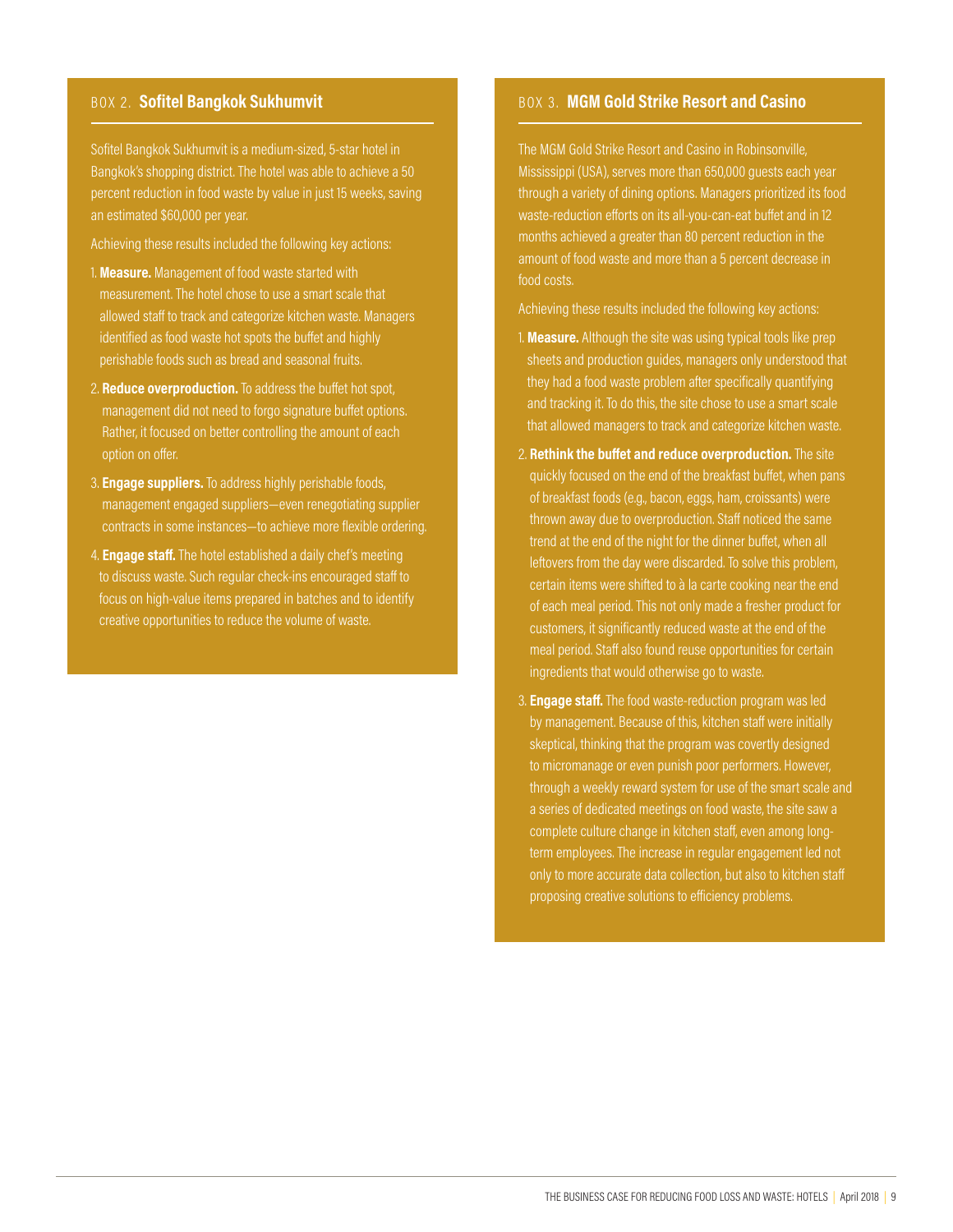# A CALL TO ACTION

Our analyses find that there can be a strong financial business case for hotels to reduce food waste within their operations. These findings should encourage managers in this sector to start seriously exploring what they can do to reduce food waste and reap the benefits. What then are next steps? We recommend that the company follow the following three-step approach:

- **• TARGET.** Targets set ambition, and ambition motivates action. Hotels should adopt a voluntary reduction target of 50 percent by 2030, which is aligned with Target 12.3 of the Sustainable Development Goals.
- **• MEASURE.** What gets measured gets managed. Hotels should start to measure their food loss and waste and monitor progress toward achieving the target over time. The Food Loss and Waste Accounting and Reporting Standard (FLW Protocol 2016) can help entities proceed with measurement. Leading companies are publicly reporting their food waste data, and we recommend that hotels begin to do so as well.
- **• ACT.** Action is what ultimately matters. Hotels, working alone and together, should take measures like those described in this publication to reduce food waste. A key success factor for action, as we discussed, is management engagement.

Target, measure, and act. If enough companies do this, the world will take a big step toward a future that improves financial performance, food security, environmental protection, and prosperity for all.

# **REFERENCES**

CAIT (Climate Analysis Indicators Tool). 2018. "Historical Emissions." http://cait.wri.org/historical. Accessed February 6.

FAO (Food and Agriculture Organization of the United Nations). 2011. *Global Food Losses and Food Waste – Extent, Causes and Prevention.* Rome: FAO.

FAO. 2015. *Food Wastage Footprint & Climate Change.* Rome: FAO.

FLW Protocol. 2016. *Food Loss and Waste Accounting and Reporting Standard.* Washington, DC: FLW Protocol.

Hanson, C., and P. Mitchell. 2017. *The Business Case for Reducing Food Loss and Waste.* Washington, DC: WRI.

WFP (World Food Programme). 2018. "Hunger Statistics." https://www.wfp.org/hunger/stats. Accessed February 6.

Winnow Solutions. 2018. "Addressing Food Waste in the Hospitality and Foodservice Sector." http://info. winnowsolutions.com/food-waste-report-hospitality-sector. Accessed February 6.

WWF (World Wildlife Fund). 2017. *Fighting Food Waste in Hotels.* Washington, DC: WWF.

# ENDNOTES

1. A benefit-cost ratio of 2:1 is equivalent to a 100 percent return on investment (not a 200 percent return on investment as may be mistakenly believed). With a ratio of 2:1, the entity expends \$1 of costs and receives \$2 worth of benefits. The ratio is the same with a 100 percent return on investment. The investor invests \$1 and receives \$2 in return. The pure profit is \$1 while the investment itself is another \$1, thus the profit is 100 percent more than the investment.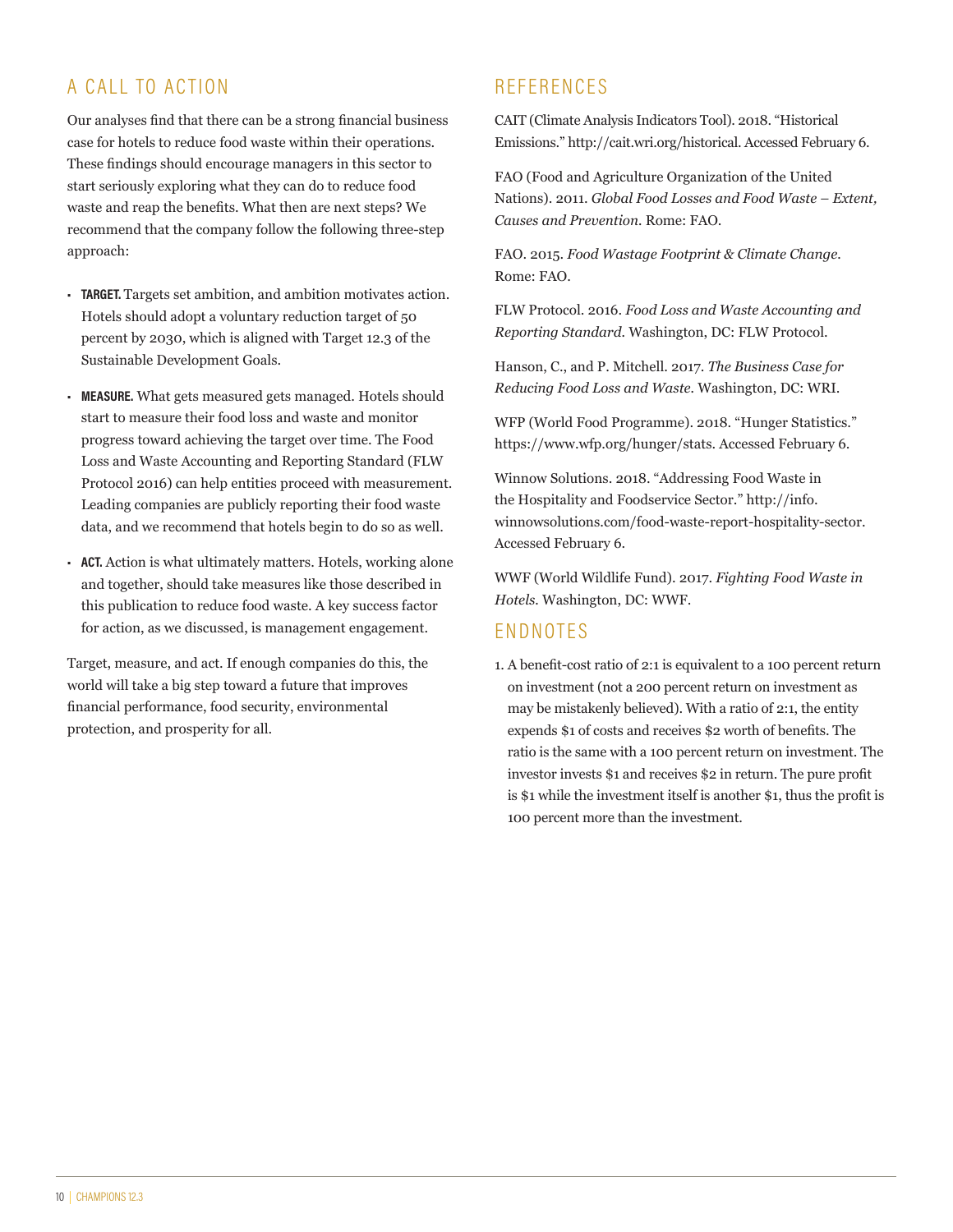# APPENDIX

| <b>GLOBAL</b>             |                             |                               |                      |                                |
|---------------------------|-----------------------------|-------------------------------|----------------------|--------------------------------|
| <b>Sector</b>             | <b>Number of businesses</b> | <b>Average cost of equity</b> | Average cost of debt | <b>Average cost of capital</b> |
| Beverage (Alcoholic)      | 212                         | 8.6%                          | 4.6%                 | 7.8%                           |
| Beverage (Soft)           | 104                         | 10.2%                         | 4.6%                 | 9.1%                           |
| <b>Food Processing</b>    | 1228                        | 8.4%                          | 4.6%                 | 7.6%                           |
| Food Wholesalers          | 119                         | 7.5%                          | 4.6%                 | 6.9%                           |
| Retail (Grocery and Food) | 172                         | 8.2%                          | 4.6%                 | 7.5%                           |
| Hotel/Gaming              | 651                         | 9.2%                          | 4.6%                 | 8.3%                           |

| <b>USA</b>                |                             |                               |                      |                                |
|---------------------------|-----------------------------|-------------------------------|----------------------|--------------------------------|
| <b>Sector</b>             | <b>Number of businesses</b> | <b>Average cost of equity</b> | Average cost of debt | <b>Average cost of capital</b> |
| Beverage (Alcoholic)      | 22                          | 7.9%                          | 4.0%                 | 7.1%                           |
| Beverage (Soft)           | 43                          | 9.2%                          | 4.0%                 | 8.2%                           |
| <b>Food Processing</b>    | 89                          | 7.6%                          | 3.5%                 | 6.8%                           |
| Food Wholesalers          | 14                          | 6.6%                          | 4.0%                 | 6.1%                           |
| Retail (Grocery and Food) | 17                          | 8.5%                          | 4.0%                 | 7.6%                           |
| Hotel/Gaming              | 73                          | 8.1%                          | 3.5%                 | 7.2%                           |

| <b>EUROPE</b>             |                             |                               |                      |                                |
|---------------------------|-----------------------------|-------------------------------|----------------------|--------------------------------|
| <b>Sector</b>             | <b>Number of businesses</b> | <b>Average cost of equity</b> | Average cost of debt | <b>Average cost of capital</b> |
| Beverage (Alcoholic)      | 51                          | 7.2%                          | 4.4%                 | 6.6%                           |
| Beverage (Soft)           | 18                          | 7.3%                          | 4.4%                 | 6.7%                           |
| <b>Food Processing</b>    | 156                         | 8.2%                          | 4.4%                 | 7.4%                           |
| Food Wholesalers          | 13                          | 6.4%                          | 4.4%                 | 6.0%                           |
| Retail (Grocery and Food) | 31                          | 10.8%                         | 4.4%                 | 9.6%                           |
| Hotel/Gaming              | 122                         | 9.3%                          | 4.9%                 | 8.4%                           |

| <b>EMERGING</b>           |                             |                               |                             |                                |
|---------------------------|-----------------------------|-------------------------------|-----------------------------|--------------------------------|
| <b>Sector</b>             | <b>Number of businesses</b> | <b>Average cost of equity</b> | <b>Average cost of debt</b> | <b>Average cost of capital</b> |
| Beverage (Alcoholic)      | 117                         | 10,3%                         | 5.3%                        | 9.3%                           |
| Beverage (Soft)           | 33                          | 12.7%                         | 5.3%                        | 11.2%                          |
| <b>Food Processing</b>    | 815                         | 96,0%                         | 5.3%                        | 8.7%                           |
| Food Wholesalers          | 53                          | 8.7%                          | 5.3%                        | 8.0%                           |
| Retail (Grocery and Food) | 61                          | 9.6%                          | 5.3%                        | 8.8%                           |
| Hotel/Gaming              | 399                         | 10.0%                         | 5.3%                        | 9.1%                           |

Source: Authors' calculations for listed private-sector companies based on five-year financial performance data from NYU Stern Business School's international data, accessible at: http://people. stern.nyu.edu/adamodar/New\_Home\_Page/data.html.